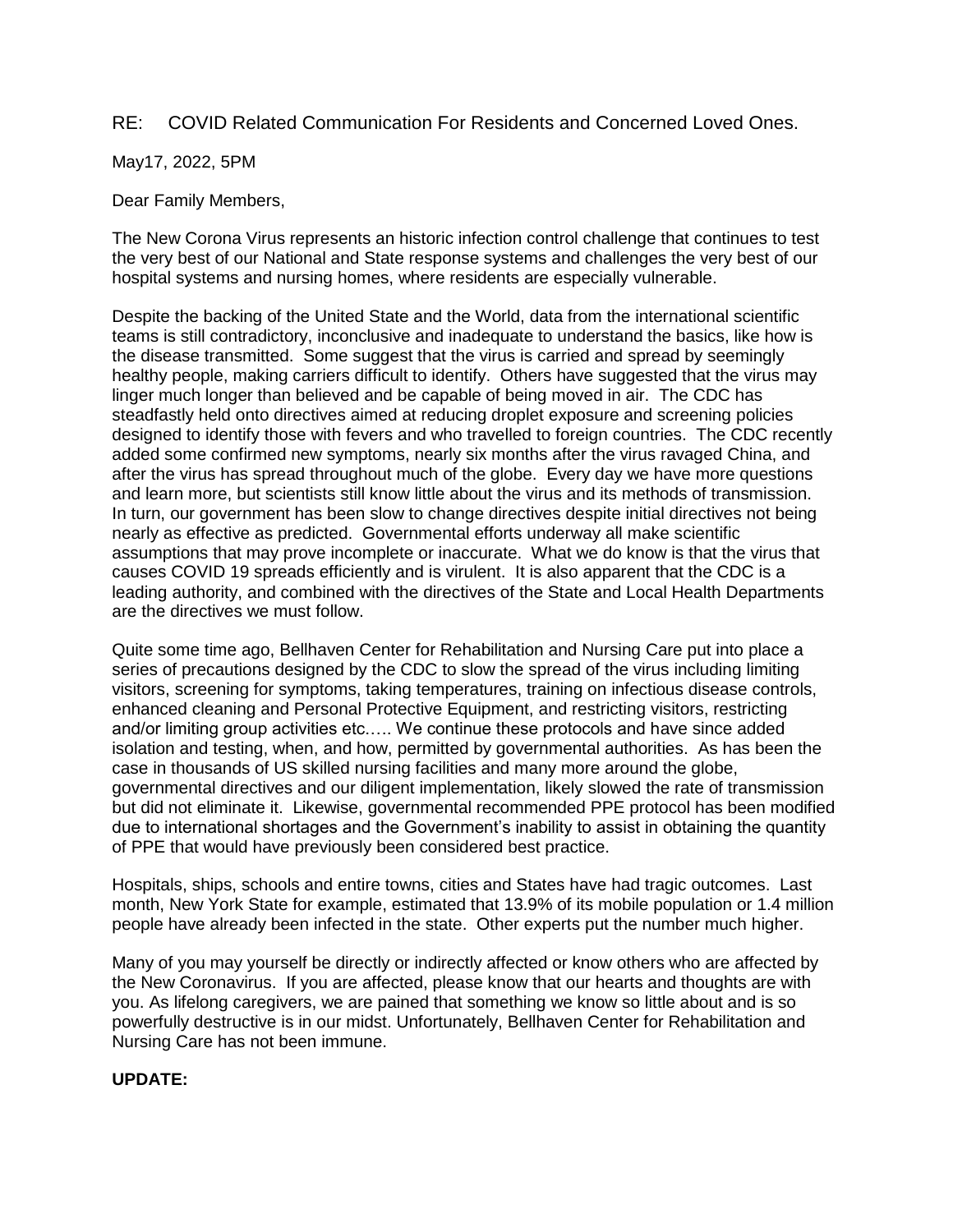There are **5 NEW** confirmed residents infected with COVID-19 in the past 24 hours.

There have been no residents with new onset of respiratory symptoms within the past 72 hours.

Cumulatively 13.5 % of in-house-residents are classified as COVID positive based upon recent testing or based upon observation of respiratory symptoms consistent with the existence of the virus. Of that number some are symptomatic and some are not symptomatic as defined by the CDC

Cumulatively, no in-house staff are believed to be positive for the virus that causes COVID 19 and CDC guidelines are being followed for return to work. CDC screening guidelines for all staff continue to be followed. Please see [https://www.cdc.gov/coronavirus/2019-ncov/hcp/return-to](https://www.cdc.gov/coronavirus/2019-ncov/hcp/return-to-work.html?CDC_AA_refVal=https%3A%2F%2Fwww.cdc.gov%2Fcoronavirus%2F2019-ncov%2Fhealthcare-facilities%2Fhcp-return-work.html)[work.html?CDC\\_AA\\_refVal=https%3A%2F%2Fwww.cdc.gov%2Fcoronavirus%2F2019](https://www.cdc.gov/coronavirus/2019-ncov/hcp/return-to-work.html?CDC_AA_refVal=https%3A%2F%2Fwww.cdc.gov%2Fcoronavirus%2F2019-ncov%2Fhealthcare-facilities%2Fhcp-return-work.html) [ncov%2Fhealthcare-facilities%2Fhcp-return-work.html](https://www.cdc.gov/coronavirus/2019-ncov/hcp/return-to-work.html?CDC_AA_refVal=https%3A%2F%2Fwww.cdc.gov%2Fcoronavirus%2F2019-ncov%2Fhealthcare-facilities%2Fhcp-return-work.html) for more detail on CDC screening guidelines.

There have been a total of 22 (since April,2022) **(NO NEW)** different staff members (all but 12 staff members are negative and have returned to work safely) who have reportedly tested positive for the virus. Since some staff are treated outside of our facility these numbers are believed to be accurate based upon reporting to us—but not confirmed. It is also not known whether the exposure to the virus was from our community or a different community.

As of today, we had **5 NEW** resident cases diagnosed with Covid-19 that *was* in our facility at the time the test was given, this number brings our cumulative total to **5 NEW** resident and **NO NEW** staff member(s). Total number of in-house residents that are positive for the virus is 31.

We are testing you at the facility at our day care center for COVID-19 using a rapid test. Should you come up positive we are required to report this to NYS. This is for all families and friends who visit your loved ones.

**Visitation resumed 8/23/21.** If anyone is interested you can call our recreation department to schedule a facetime call with your loved one at 631-286-8100 ext 727. If you have any questions you may contact Glenn Grodner, LMSW @ [ggrodner@bellhavcencenter.com.](mailto:ggrodner@bellhavcencenter.com)

We began testing our staff on May 20, 2020. **We are now testing once a week.** Therefore, we may see these numbers increase for staff, however this should help us to protect our residents. We still won't know where these individuals contracted covid-19.

Please understand that testing, at best, determines whether someone has the virus. It does not determine who will become fatally, seriously, mildly ill or who will remain asymptomatic. False negatives and false positives have also been reported. Likewise, a negative test does not mean, at this time, that a person will not develop signs or symptom of the disease. Beyond testing, other statistics can be materially misleading. There may be under-reporting in nonregulated communities such as towns and cities because of the lack of a system to collect data; lack of availability of testing; and lack of ability to detect when COVID 19 contributed to a stroke, heart attack, blood clot or other symptom which causes a death.

In a nursing home, residents are monitored frequently for signs and symptoms but the CDC symptom list has changed and may be incomplete. All the symptoms of COVID have not been identified. Scope of testing of non-symptomatic residents is largely determined by the local